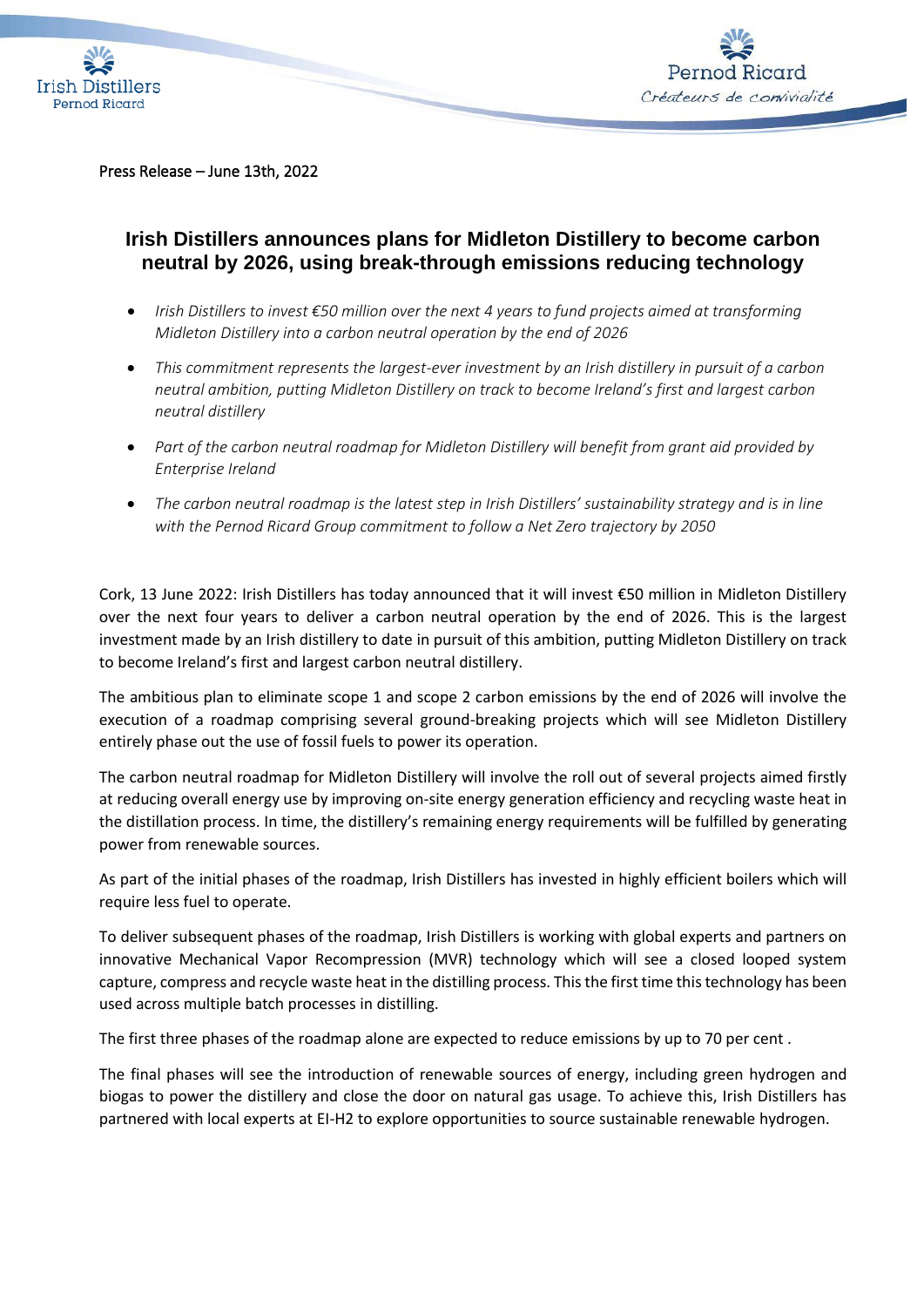Irish Distillers has also carried out extensive research in partnership with MaREI, the SFI Research Centre for Energy, Climate and Marine, hosted by University College Cork, to determine the biomethane potential of the by-products of distillation and design the required anaerobic digestion process necessary to produce biogas.

Regarding its wider value and supply chain, Irish Distillers has recently completed a mapping exercise of its entire carbon footprint. Based on this data and insights gathered, Irish Distillers has committed to working with suppliers on projects and initiatives to reduce scope 3 emissions across all areas of its business including raw materials, dry goods, transportation, logistics and freight.

**Speaking about the launch of the project at Midleton Distillery, An Tánaiste, Leo Varadkar TD, said:** "Congratulations to the entire Irish Distillers team for blazing a trail, investing an incredible €50m to become Ireland's first carbon neutral distillery by 2026. We need to take better care of our planet. Enterprise has a role to play, not just in reducing emissions that come directly from their operations, but by innovating and creating new products and ways of doing things that will help us make the changes that are needed. Companies, like Irish Distillers, who are committing to such bold and transformational change, will lead the way for many other similar businesses and I commend the team for their ambition and commitment."

**Commenting on the announcement, Conor McQuaid, CEO and Chairman of Irish Distillers said:** "Today is a hugely significant day for Irish Distillers as we announce our ambition for Midleton Distillery to become the first and largest carbon neutral distillery in Ireland by 2026. This announcement is reflective of our commitment and ambition to reduce our environmental impact. We understand that our long-term future depends on reducing our reliance on fossil fuels. This plan was many years in the making, and we understand that there are many more years ahead to reach our goal. However, we are confident that by making this bold and brave move into the future, we will leave fossil fuels behind for good. Through the delivery of this plan, we hope to play our part in supporting Ireland's decarbonising strategy while also aligning with Pernod Ricard's commitment to follow a Net Zero trajectory by 2050."

**Leo Clancy, Enterprise Ireland CEO, said**: "Supporting Irish companies to reduce their carbon footprint is a key strategic priority for Enterprise Ireland. Enterprise Ireland is proud to partner with Irish Distillers to support the roll out of an ambitious roadmap which will see Midleton Distillery become the first and largest carbon neutral distillery in Ireland by 2026. Distilling is an energy intensive process and Irish Distillers is committed to significantly reducing emissions and making a positive environmental impact across all areas of their business. Their plans to leverage break-through emissions reducing technologies will in turn provide a blueprint for the industry and other distilleries in Ireland."

**Commenting on the announcement, Tommy Keane, Operations Director at Irish Distillers, said:** "With the climate crisis at a critical juncture, Irish Distillers is committed to reducing our environmental impact across our entire value chain and an area that we cannot ignore is how we power our distillery. While the technical challenges the team face in transforming our operations at Midleton Distillery to become carbon neutral are considerable, we believe that with the help and support of our partners at home and across the globe, this is possible. We are committed to doing the right thing for our industry, people, and communities. Together, we can make a real impact."

ENDS

For further information contact:

Deirdre Connolly |Edelman | 085 2449804| deirdre.connolly@edelman.com